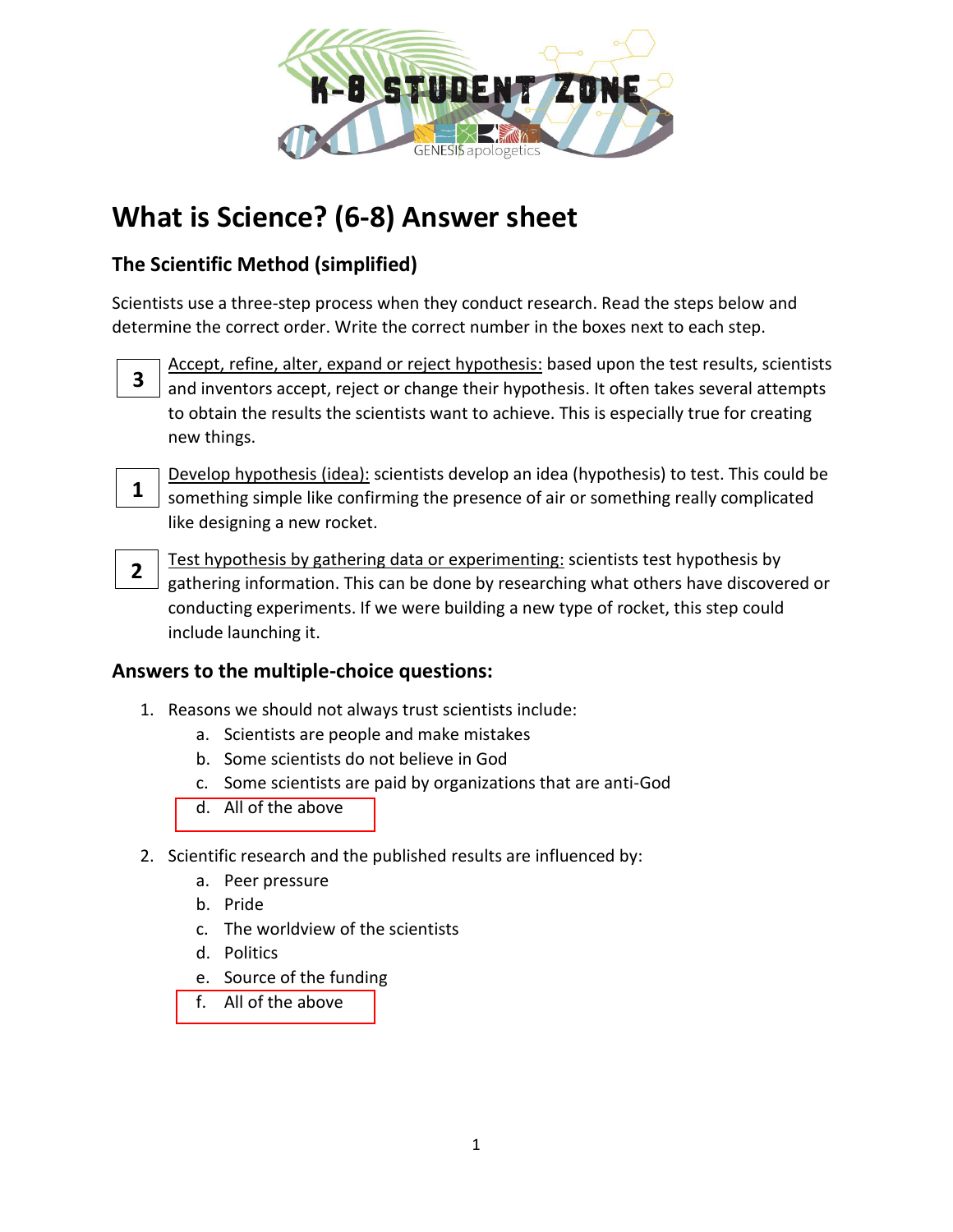#### **Some examples of mistakes that secular scientists have made:**

1. "The universe has always existed"

This has been refuted by the Second Law of Thermodynamics—everything in our universe is winding down, so it must have had a beginning.

2. "Life can arise from non-living chemicals"

Louis Pasteur thoroughly refuted this idea. His research ultimately led to the Law of Biogenesis—all life comes from life.

3. "Human vestigial organs"

Scientists once claimed that tonsils, the appendix, the coccyx (tail bone) and other organs were useless leftovers from evolution. We now know that all of these organs serve important purposes. For example, the appendix is part of our immune system.

4. "Junk DNA"

Scientists once claimed that the human body has a lot of leftover DNA from evolution that no longer serves any purpose. We now know that this DNA is not junk and serves some very important functions.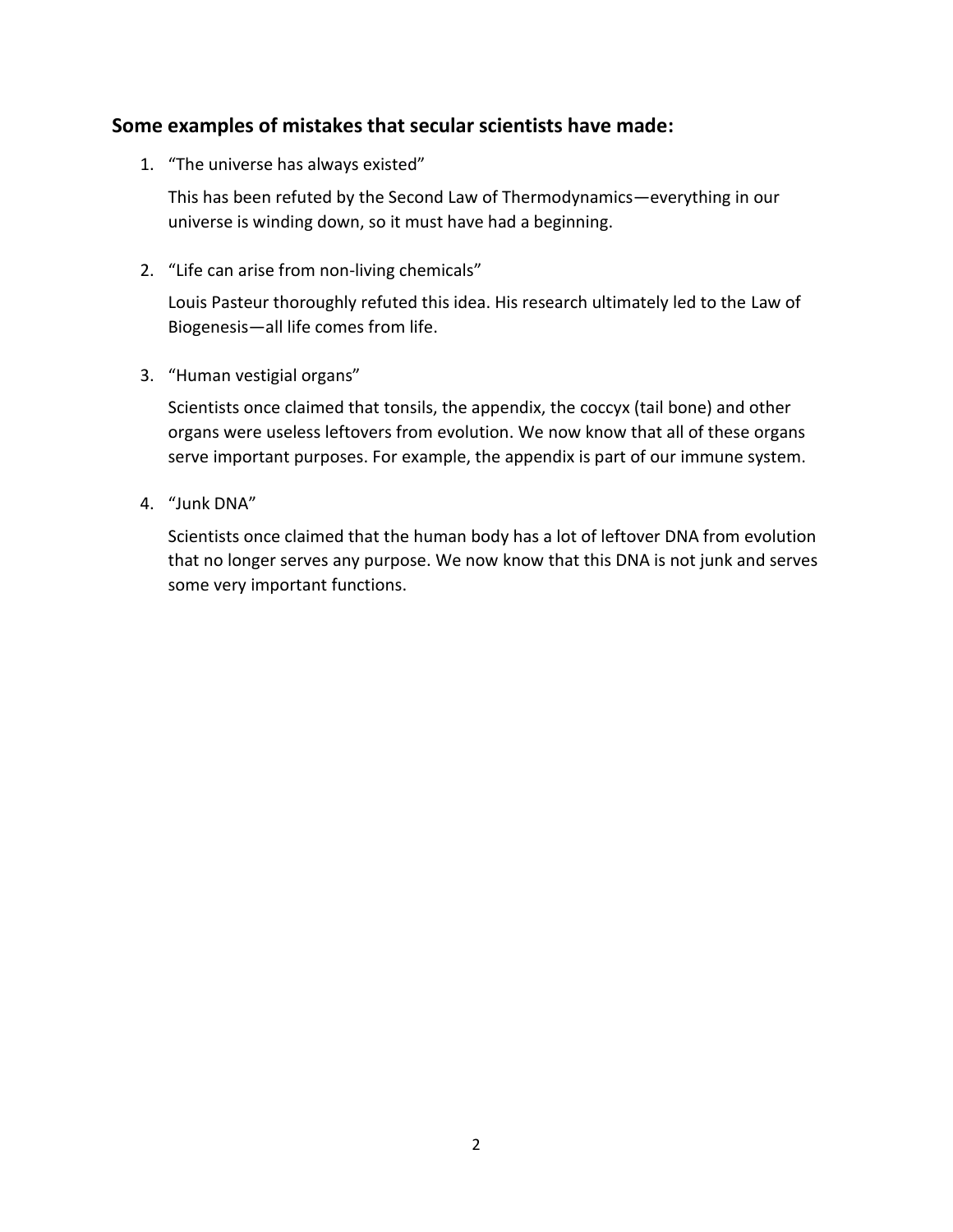#### **Answers to the word search**